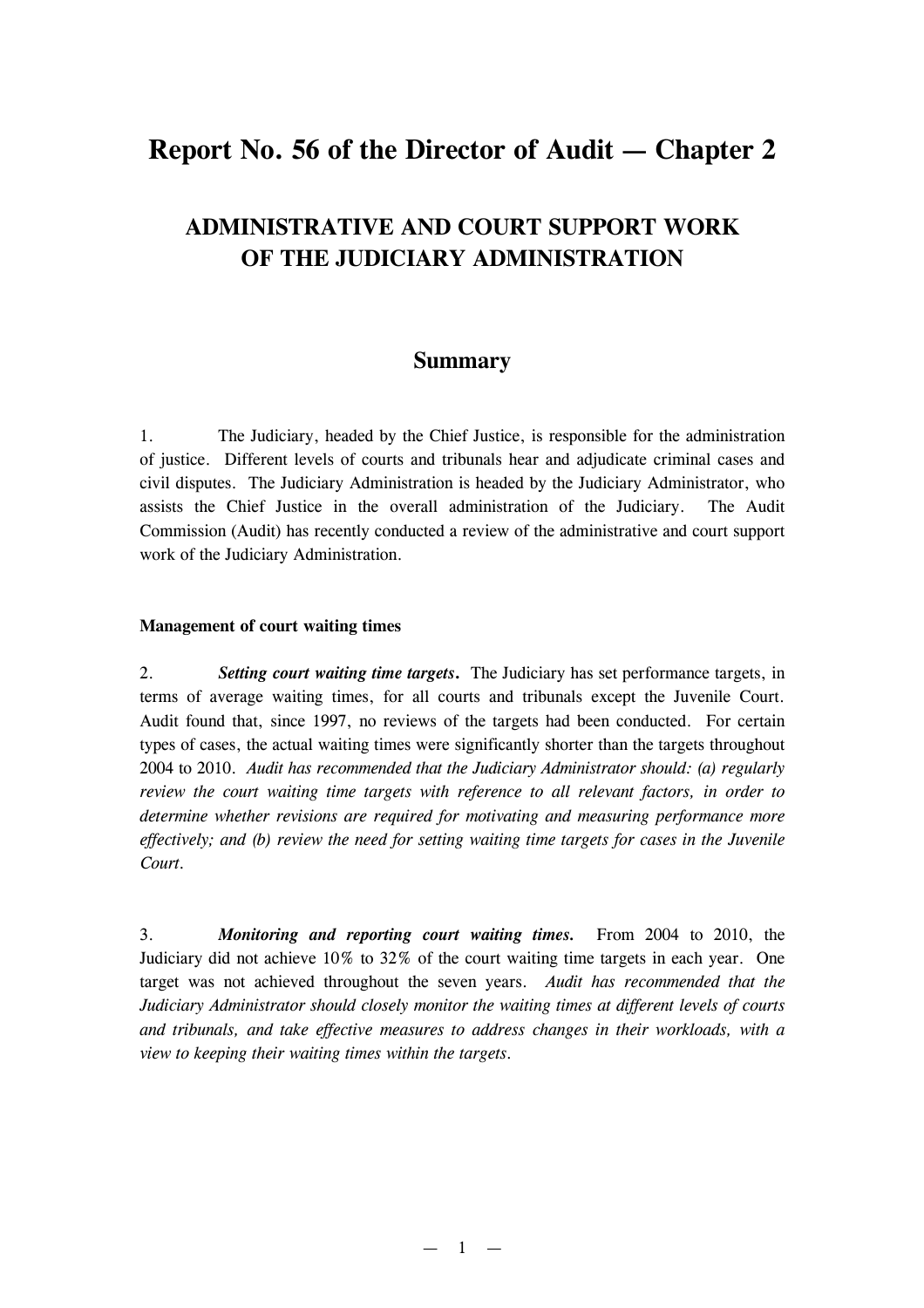#### **Provision of accommodation for court operation**

4. *Use of South Kowloon Law Courts Building (SKLCB).* The SKLCB was used as the South Kowloon Magistrates' Courts up to June 2000. From 1997 to 2003, the Judiciary had considered different uses of the SKLCB (including the reprovisioning of the Small Claims Tribunal) before finalising its present use as the Labour Tribunal. According to the Judiciary, there were changed circumstances leading to changes in the intended use of the SKLCB. Audit found that: (a) there was incomplete documentation of the decisions made to change the intended uses; (b) the option analysis of using the SKLCB for the Labour Tribunal conducted in 2000 was not based on accurate site area calculation and costing data; and (c) in planning for the use of the SKLCB as the Small Claims Tribunal in 2000, the Judiciary did not provide the Architectural Services Department with the fitting-out requirements at an early stage. *Audit has recommended that the Judiciary Administrator should: (a) improve the documentation of key decisions made in an accommodation project to fully reflect the rationales behind and the level at which the decisions are taken; (b) consider ways to improve option analysis for an accommodation project, including seeking specialist assistance to provide accurate planning and costing data for making an informed decision; (c) provide user requirements to the works agent at an early stage of an accommodation project; and (d) conduct a review of the planning of the use of the SKLCB to draw lessons for managing similar accommodation projects in future.*

5. *Utilisation of courtrooms and support facilities.* Audit found that some courtrooms and refreshment kiosks in four Magistrates' Courts and the Labour Tribunal had not been utilised for their intended purposes for a long period of time. *Audit has recommended that the Judiciary Administrator should: (a) monitor the utilisation of courtrooms and consider suitable temporary use for those that have remained unused for a long period of time; (b) when planning for any new court facilities, take into account any spare capacity in the existing courts; and (c) consider the feasibility of converting the unused refreshment kiosks into other suitable use.*

6. *Management information for accommodation planning.* Audit found that there were discrepancies between the floor area information of the Judiciary premises used for accommodation planning and that used for costing purposes. *Audit has recommended that the Judiciary Administrator should: (a) in consultation with the Government Property Administrator, reconcile the discrepancies; and (b) maintain an accurate and consistent set of floor area information to support accommodation planning and other management functions.*

#### **Bailiff services**

7. *Monitoring bailiffs.* The Judiciary's internal guidelines require each Assistant Chief Bailiff and Senior Bailiff to conduct supervisory checks on the work of Bailiffs and Bailiff's Assistants, and to submit a monthly return on the checks. Audit found instances of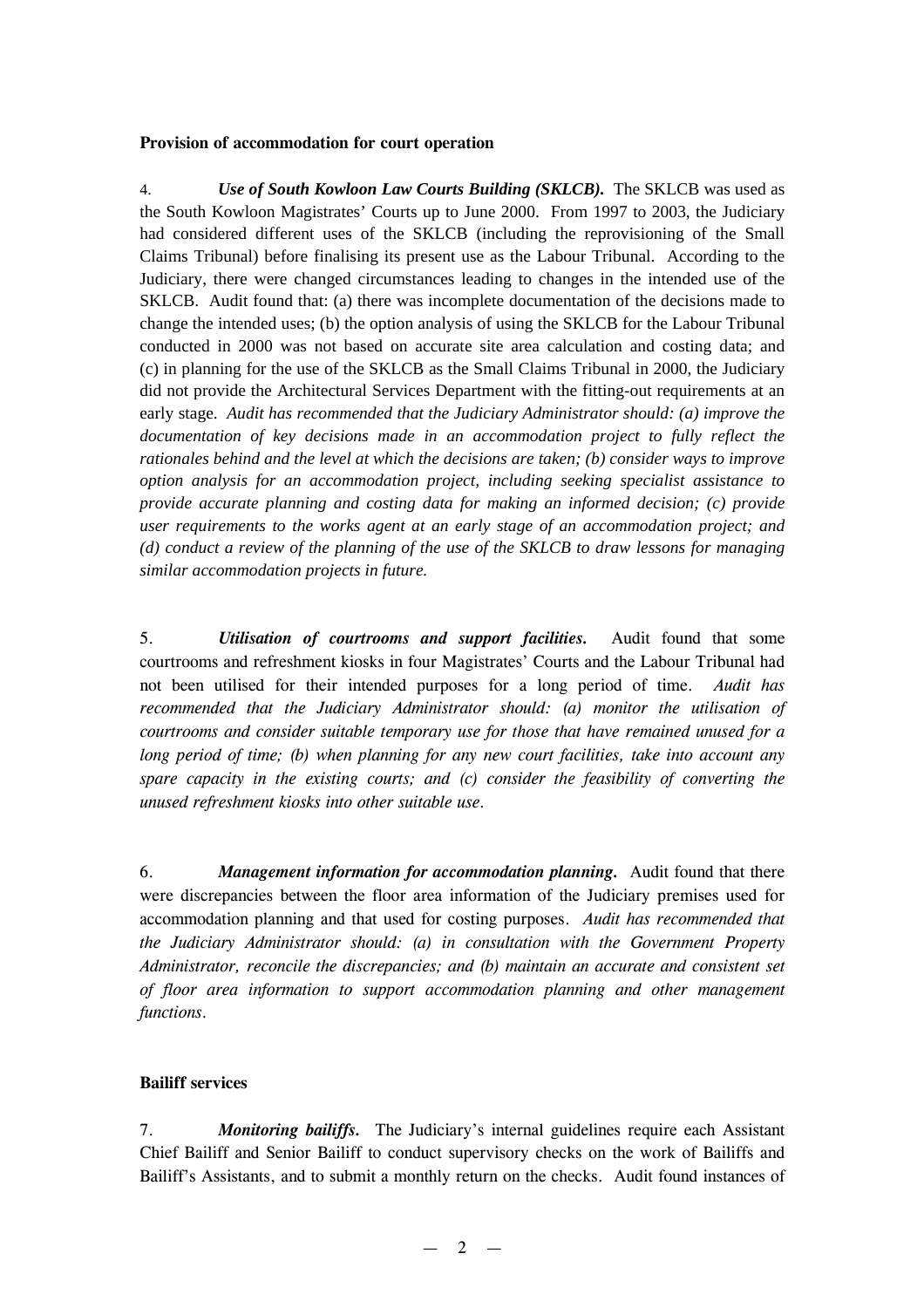non-compliance with the guidelines. *Audit has recommended that the Judiciary Administrator should require the Bailiff Section to implement procedures to monitor the compliance with the guidelines.*

8. *Monitoring contract security guards.* The Bailiff Section arranges contract security guards to safeguard seized goods and chattels. The Judiciary has not issued guidelines on monitoring the security guards. Audit's sample checks revealed that: (a) the Bailiff Section's spot checks on the security guards did not cover the entire period of their working hours; and (b) the extent of checks varied from "no checks" in some cases to "two checks within 20 minutes" in other cases. *Audit has recommended that the Judiciary Administrator should: (a) review the cost-effectiveness of the current practice of conducting spot checks to monitor contract security guards; (b) set guidelines on monitoring contract security guards; and (c) require the Bailiff Section to implement procedures to monitor the compliance with the guidelines*.

#### **Procurement of stores and services**

9. *Procurement through tender procedures.* Audit found that there was room for improvement in the Judiciary's evaluation of tenders and administration of contracts. For example: (a) there were errors in calculating the tender sum in one case and an omission in submitting a tender to the assessment panel in another case; and (b) there were instances where no action was taken on contractors who were late in complying with certain contract conditions or had unsatisfactory performance. *Audit has recommended that the Judiciary Administrator should: (a) review the cases where errors or omissions were made in evaluating the tenders to identify the deficiencies in the procedures; (b) improve the tender evaluation procedures to prevent and detect the recurrence of such errors and omissions; and (c) improve the procedures for monitoring contractors to ensure that they comply with the contract terms and perform to standard.*

10. *Procurement of computer products under Standing Offer Agreements (SOAs).* The Government Logistics Department has entered into SOAs with suppliers for departments to procure personal computer products (with a value not exceeding \$1.3 million). According to the Stores and Procurement Regulations (SPRs), tendering was required for purchases with a value exceeding \$1.3 million. For a computer project in 2008 with a total expenditure of \$5.11 million, the Judiciary purchased the required computer products under the SOAs by seven separate orders of less than \$1.3 million each. The computer products should have been procured through open tendering in accordance with the SPRs. *Audit has recommended that the Judiciary Administrator should step up monitoring to ensure that Judiciary staff adopt tender procedures to procure personal computer products, where required by the SPRs, in order to obtain the best value-for-money offer through open competition.*